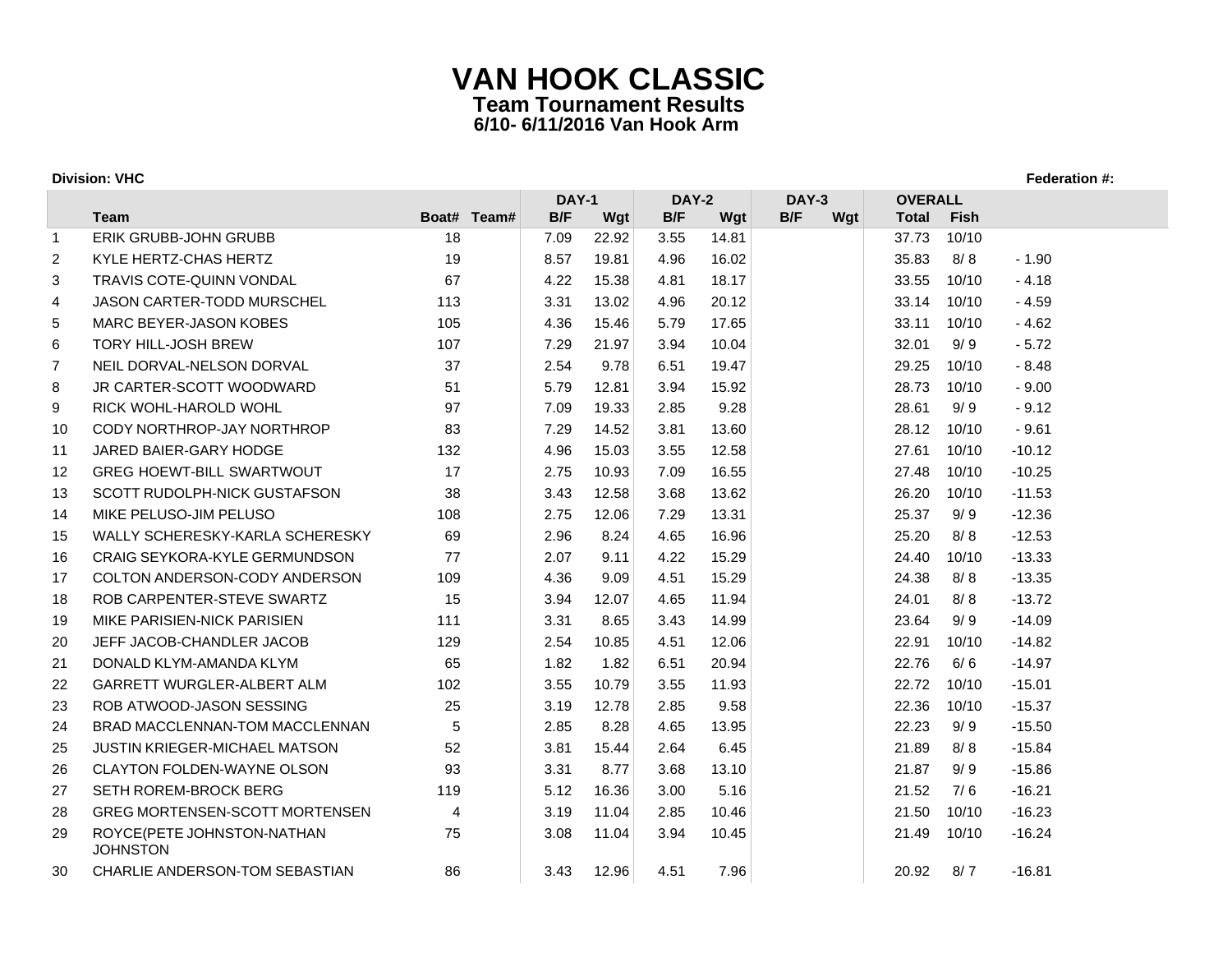|    |                                        |                | <b>DAY-1</b> |       | DAY-2 |       | DAY-3      | <b>OVERALL</b> |             |          |
|----|----------------------------------------|----------------|--------------|-------|-------|-------|------------|----------------|-------------|----------|
|    | <b>Team</b>                            | Boat# Team#    | B/F          | Wgt   | B/F   | Wgt   | B/F<br>Wgt | <b>Total</b>   | <b>Fish</b> |          |
| 30 | MATTHEW KNUTSON-SCOT LONG              | -1             | 2.07         | 9.11  | 3.19  | 11.81 |            | 20.92          | 10/10       | $-16.81$ |
| 32 | SONNY SCHERESKY-JACOB SAYLER           | 71             | 3.31         | 12.98 | 3.08  | 7.80  |            | 20.78          | 9/9         | $-16.95$ |
| 33 | TROY JOHNSON-KAREN JOHNSON             | 12             | 2.54         | 9.56  | 2.64  | 11.14 |            | 20.70          | 10/10       | $-17.03$ |
| 34 | TIM BARTSCH-CHAD HALVORSON             | 79             | 3.55         | 11.80 | 3.08  | 8.87  |            | 20.67          | 9/9         | $-17.06$ |
| 35 | BRYAN BEYER-TROY HUBER                 | 85             | 2.25         | 9.78  | 2.85  | 10.67 |            | 20.45          | 10/10       | $-17.28$ |
| 36 | NATHAN STREMICK-JORDAN GEIGER          | 9              | 3.08         | 10.33 | 2.44  | 9.53  |            | 19.86          | 10/10       | $-17.87$ |
| 37 | ERIC DAILEY-DERRICK HOLMAN             | 90             | 4.81         | 15.95 | 2.25  | 3.77  |            | 19.72          | 7/7         | $-18.01$ |
| 38 | ADAM JARMIN-LIONIE FLADELAND           | 62             | 1.52         | 1.52  | 4.51  | 17.42 |            | 18.94          | 6/6         | $-18.79$ |
| 39 | BILLY CAMPBELL-JORDAN WALD             | 87             | 3.55         | 8.92  | 2.96  | 9.29  |            | 18.21          | 8/8         | $-19.52$ |
| 40 | <b>CRAIG KOLDEN-CHRIS KOLDEN</b>       | 114            | 3.81         | 11.33 | 2.75  | 6.66  |            | 17.99          | 8/8         | $-19.74$ |
| 41 | <b>JACOB NIEMITALO-DUSTY FLADELAND</b> | 92             |              |       | 7.29  | 17.91 |            | 17.91          | 5/5         | $-19.82$ |
| 42 | SCOTT LESTER-MASON NELSON              | 33             | 2.35         | 5.19  | 3.08  | 12.52 |            | 17.71          | 8/8         | $-20.02$ |
| 43 | <b>JAKE ESTVOLD-DALE ESTVOLD</b>       | 94             | 3.43         | 9.10  | 3.68  | 8.56  |            | 17.66          | 8/8         | $-20.07$ |
| 44 | JEFF ABRAHAMSON-JIMMY MELLO            | 53             | 3.08         | 7.46  | 2.16  | 10.17 |            | 17.63          | 8/8         | $-20.10$ |
| 45 | <b>SCOT SWAIN-TRAVIS BOSER</b>         | $\overline{2}$ | 3.43         | 5.17  | 3.08  | 12.26 |            | 17.43          | 7/7         | $-20.30$ |
| 46 | JEFF SYVERSON-HEATHER SYVERSON         | 6              | 1.90         | 1.90  | 5.79  | 14.49 |            | 16.39          | 6/6         | $-21.34$ |
| 47 | WAYNE JOHNSON-DALEEN JOHNSON           | 74             | 2.85         | 6.76  | 2.16  | 9.44  |            | 16.20          | 8/8         | $-21.53$ |
| 48 | TIM SANDSTROM-TANNER SANDSTROM         | 89             | 2.64         | 9.38  | 3.08  | 6.76  |            | 16.14          | 8/8         | $-21.59$ |
| 49 | DENNIS REISENAUER-KENT REISENAUER      | 49             | 5.79         | 12.40 | 1.90  | 3.64  |            | 16.04          | 7/7         | $-21.69$ |
| 50 | <b>MATTHEW LIEBEL-BILL LIEBEL</b>      | 45             | 1.66         | 4.63  | 2.44  | 10.90 |            | 15.53          | 8/8         | $-22.20$ |
| 51 | GEORGE ISAKSON-JUSTIN OSTERBERG        | 84             | 3.19         | 5.91  | 3.43  | 9.58  |            | 15.49          | 6/5         | $-22.24$ |
| 52 | DAVID WALD-CHAD ZIEGLER                | 78             | 2.85         | 6.57  | 2.07  | 8.89  |            | 15.46          | 8/8         | $-22.27$ |
| 53 | <b>BRAD KRAFT-SHAWN SWARTWOUT</b>      | 3              | 1.74         | 4.64  | 2.85  | 10.67 |            | 15.31          | 8/8         | $-22.42$ |
| 54 | CAREY YODER-TIM GRAY                   | 82             | 2.75         | 2.75  | 3.68  | 12.40 |            | 15.15          | 6/6         | $-22.58$ |
| 55 | <b>MARC NIELSEN-TANNER NIELSEN</b>     | 41             | 2.44         | 5.34  | 2.16  | 9.27  |            | 14.61          | 8/8         | $-23.12$ |
| 56 | WADE HOWE-BRAD QUALE                   | 10             | 3.31         | 9.45  | 2.07  | 5.04  |            | 14.49          | 7/7         | $-23.24$ |
| 57 | PERRY KRESS-LOGAN KRESS                | 21             | 1.66         | 1.66  | 3.81  | 12.42 |            | 14.08          | 6/6         | $-23.65$ |
| 58 | JASON BALLIET-JASON PRIVRATSKY         | 76             | 2.44         | 7.78  | 2.54  | 6.03  |            | 13.81          | 7/7         | $-23.92$ |
| 59 | CHRIS GRINSTEAD-BILLY JOE HESS         | 66             | 3.94         | 11.67 | 1.24  | 1.24  |            | 12.91          | 6/5         | $-24.82$ |
| 60 | <b>BROCK GARAAS-JOHN GARAAS</b>        | 22             | 2.54         | 4.70  | 2.25  | 8.09  |            | 12.79          | 6/6         | $-24.94$ |
| 61 | CHAD GARTNER-ALLEN GARTNER             | 124            | 1.90         | 3.15  | 2.35  | 9.62  |            | 12.77          | 7/7         | $-24.96$ |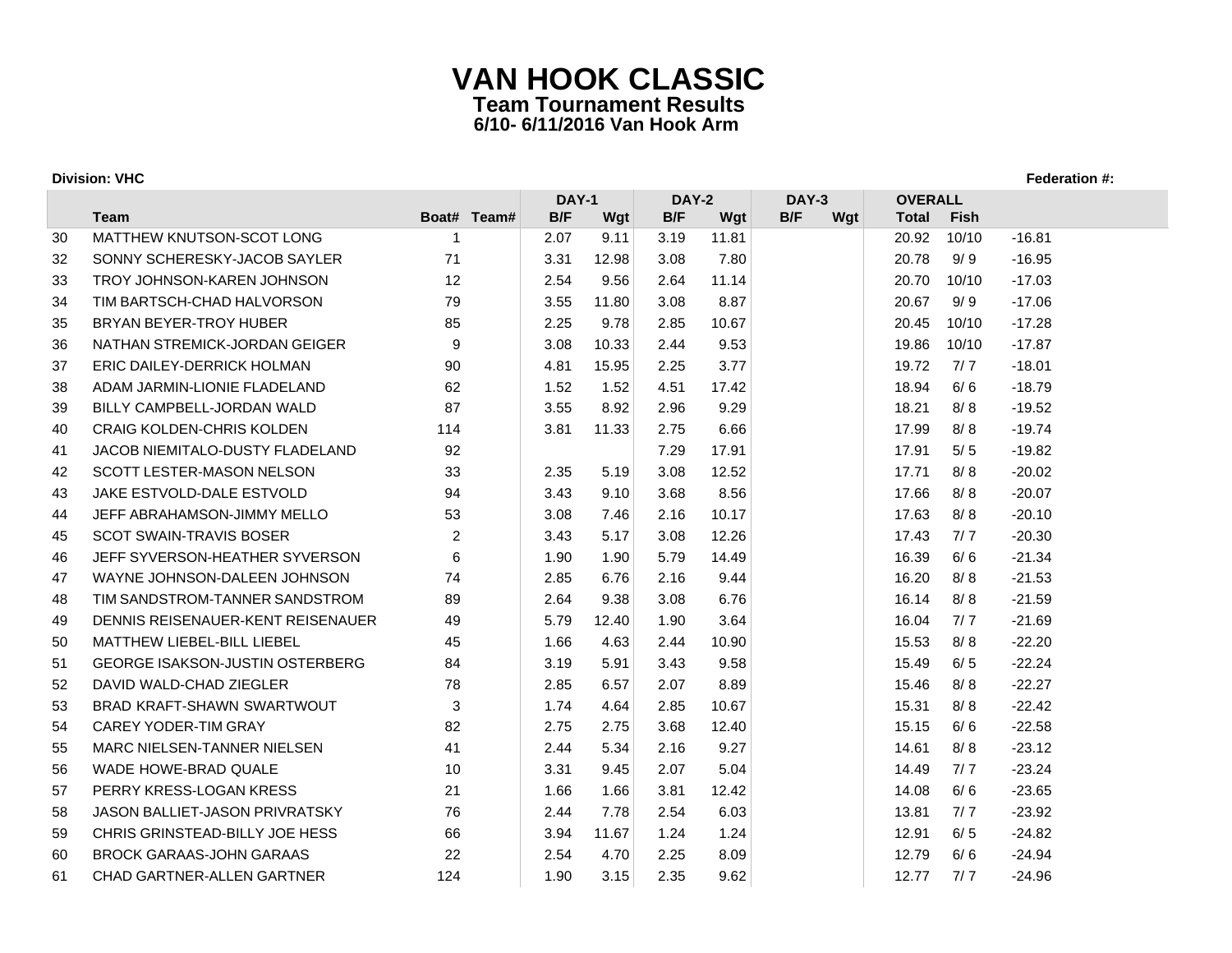|    |                                             |             | <b>DAY-1</b> |       | DAY-2 |      | <b>DAY-3</b> | <b>OVERALL</b> |             |          |
|----|---------------------------------------------|-------------|--------------|-------|-------|------|--------------|----------------|-------------|----------|
|    | <b>Team</b>                                 | Boat# Team# | B/F          | Wgt   | B/F   | Wgt  | B/F<br>Wgt   | <b>Total</b>   | <b>Fish</b> |          |
| 62 | <b>BRIAN MERKEL-TOM BEATON</b>              | 14          | 2.85         | 9.17  | 1.74  | 3.40 |              | 12.57          | 6/6         | $-25.16$ |
| 63 | DERRIK SONSALLA-TRENT SONSALLA              | 58          | 5.79         | 5.79  | 3.81  | 6.56 |              | 12.35          | 3/3         | $-25.38$ |
| 64 | ROGER SCHUMANN-JACOB HEILMAN                | 81          | 2.07         | 2.07  | 4.51  | 9.76 |              | 11.83          | 4/4         | $-25.90$ |
| 65 | DAVE BROWN-CHRIS SCHNEIDER                  | 122         | 2.35         | 6.07  | 2.54  | 5.30 |              | 11.37          | 6/6         | $-26.36$ |
| 66 | JUSTIN ABERLE-TAYLOR ROVIG                  | 50          | 2.54         | 10.08 | 1.25  | 1.25 |              | 11.33          | 6/6         | $-26.40$ |
| 67 | DON OPOZDA-SHAWN NELSON                     | 27          | 1.82         | 1.82  | 3.94  | 9.49 |              | 11.31          | 5/5         | $-26.42$ |
| 68 | ERIC JAEGER-BRANDON REISER                  | 110         | 3.55         | 9.67  | 1.52  | 1.52 |              | 11.19          | 5/5         | $-26.54$ |
| 69 | PEARL GILLESPIE-SCOTT GILLESPIE             | 131         | 2.85         | 5.61  | 1.98  | 5.46 |              | 11.07          | 6/6         | $-26.66$ |
| 70 | ERIC CHRISTIANSON-BRADLEY BRANDT            | 16          | 3.08         | 7.46  | 1.98  | 3.23 |              | 10.69          | 5/5         | $-27.04$ |
| 71 | MIKE FICKEN-JENNIFER ABBOTT                 | 55          | 2.16         | 8.67  | 1.45  | 1.45 |              | 10.12          | 6/6         | $-27.61$ |
| 72 | <b>PRESTON RIPPLINGER-KRISTY RIPPLINGER</b> | 29          | 2.25         | 2.25  | 2.85  | 7.84 |              | 10.09          | 5/5         | $-27.64$ |
| 73 | TRAVIS SAUBER-TATE WELLS                    | 95          | 2.75         | 2.75  | 3.94  | 7.02 |              | 9.77           | 3/3         | $-27.96$ |
| 74 | DAVE DIFFELY-JEFF DIFFELY                   | 24          |              |       | 2.44  | 9.42 |              | 9.42           | 5/4         | $-28.31$ |
| 75 | TRACY HUNTER-KELLEN HUNTER                  | 40          |              |       | 4.22  | 9.23 |              | 9.23           | 4/4         | $-28.50$ |
| 76 | JERRY CARTER-AL BERGSTAD                    | 115         | 1.52         | 2.90  | 6.32  | 6.32 |              | 9.22           | 3/3         | $-28.51$ |
| 77 | <b>GEORGE SCHIFF-STEVEN BOSSERT</b>         | 123         | 2.25         | 2.25  | 3.08  | 6.96 |              | 9.21           | 4/4         | $-28.52$ |
| 78 | LARRY GANGL-MARK DEAVER                     | 47          | 2.07         | 2.07  | 4.36  | 6.61 |              | 8.68           | 3/3         | $-29.05$ |
| 79 | AARON THOMPSON-STAN THOMPSON                | 32          | 2.07         | 8.60  |       |      |              | 8.60           | 5/5         | $-29.13$ |
| 80 | TOM BAIER-COLLIN BARNARD                    | 127         | 3.08         | 6.26  | 2.07  | 2.07 |              | 8.33           | 4/4         | $-29.40$ |
| 81 | DONALD JOHANNES-JERAD KIZIMA                | 91          | 2.35         | 5.89  | 2.35  | 2.35 |              | 8.24           | 4/4         | $-29.49$ |
| 82 | SCOTT REID-TERRY ENGLEHARD                  | 106         |              |       | 8.13  | 8.13 |              | 8.13           | 1/1         | $-29.60$ |
| 83 | DREW DROSDAL-ORVILLE DROSDAL                | 20          |              |       | 2.85  | 7.80 |              | 7.80           | 4/4         | $-29.93$ |
| 84 | ROD BAIER-JAMES HELSENE                     | 31          | 1.45         | 2.83  | 3.19  | 4.71 |              | 7.54           | 4/4         | $-30.19$ |
| 85 | <b>GARY SUKO-GARY WEAVER</b>                | 30          | 3.19         | 4.50  | 1.52  | 2.97 |              | 7.47           | 4/4         | $-30.26$ |
| 86 | DAVID GILKISON-DAVE MILLER                  | 35          |              |       | 2.75  | 7.45 |              | 7.45           | 4/4         | $-30.28$ |
| 86 | BARRON PARIZEK-DAVE PARIZEK                 | 34          | 2.64         | 7.45  |       |      |              | 7.45           | 4/4         | $-30.28$ |
| 88 | DON RADKE-DICK RAMSDELL                     | 125         | 4.81         | 4.81  | 2.35  | 2.35 |              | 7.16           | 2/2         | $-30.57$ |
| 89 | ELI WILLIAMS-NICK GRAD                      | 117         | 1.90         | 3.72  | 3.19  | 3.19 |              | 6.91           | 3/3         | $-30.82$ |
| 90 | TRISTEN FOLDEN-DUSTIN HUUS                  | 59          | 2.54         | 5.08  | 1.74  | 1.74 |              | 6.82           | 3/3         | $-30.91$ |
| 91 | <b>GARRETT LIEN-GARY LIEN</b>               | 7           | 2.25         | 5.29  | 1.45  | 1.45 |              | 6.74           | 4/4         | $-30.99$ |
| 92 | <b>GORDY RITTS-JOE HAGSTROM</b>             | 72          | 2.35         | 2.35  | 4.36  | 4.36 |              | 6.71           | 2/2         | $-31.02$ |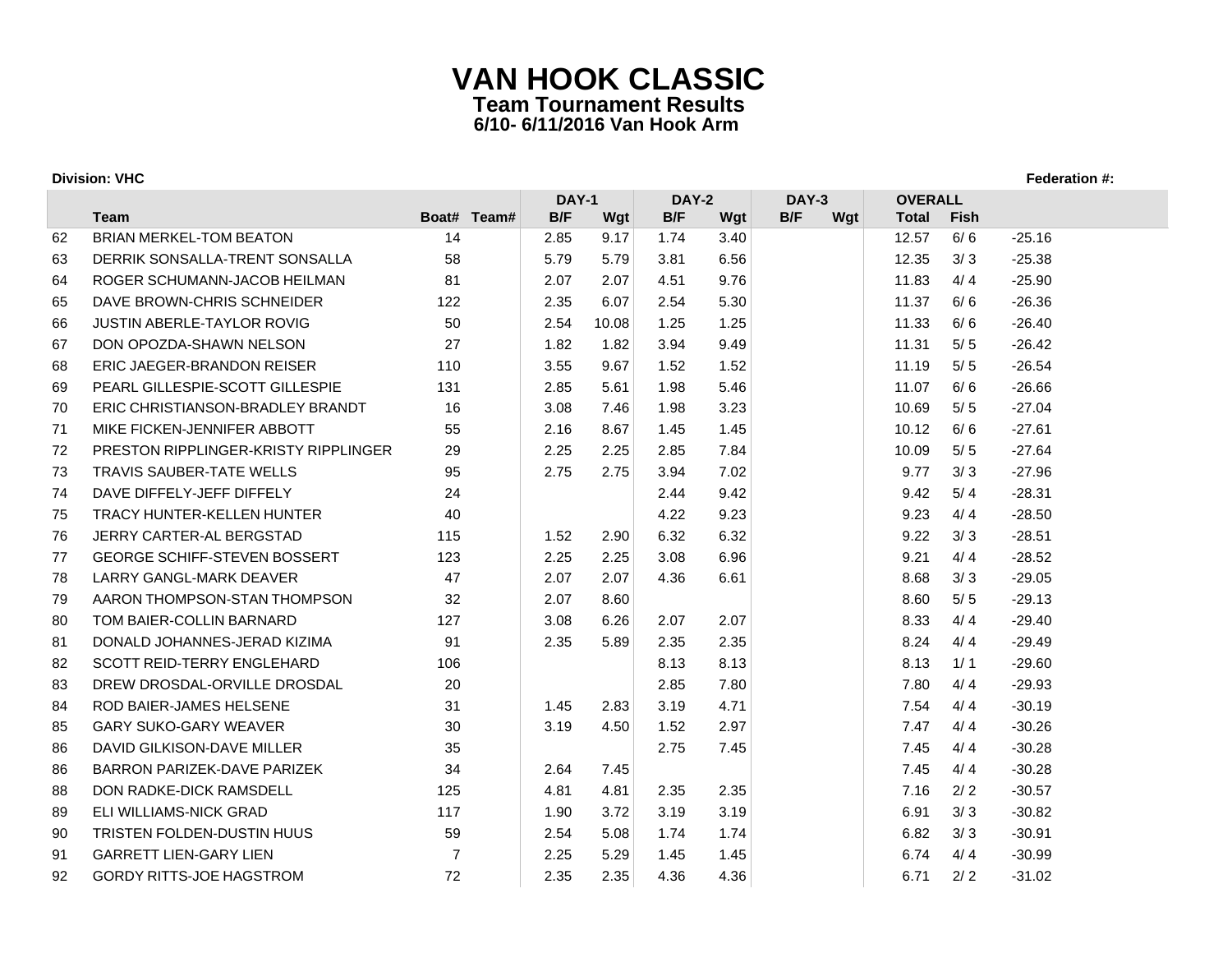|     |                                      |             | <b>DAY-1</b> |      | <b>DAY-2</b> |      | <b>DAY-3</b> | <b>OVERALL</b> |      |          |
|-----|--------------------------------------|-------------|--------------|------|--------------|------|--------------|----------------|------|----------|
|     | <b>Team</b>                          | Boat# Team# | B/F          | Wgt  | B/F          | Wgt  | B/F<br>Wgt   | <b>Total</b>   | Fish |          |
| 93  | <b>BEN GOODMAN-KRIS WALCKER</b>      | 60          | 1.90         | 4.53 | 2.16         | 2.16 |              | 6.69           | 4/4  | $-31.04$ |
| 94  | BRENT WOLLSCHLAGER-MATT WILLIAMSON   | 11          | 3.19         | 6.51 |              |      |              | 6.51           | 3/3  | $-31.22$ |
| 95  | JARED MAHLUM-BRIAN MAHLUM            | 104         | 2.54         | 2.54 | 2.35         | 3.73 |              | 6.27           | 3/3  | $-31.46$ |
| 96  | BRYAN HOLEN-KIRBY MORGENSTERN        | 48          | 2.54         | 3.99 | 2.16         | 2.16 |              | 6.15           | 3/3  | $-31.58$ |
| 97  | JORDAN JENSEN-TYLER HENGEL           | 73          | 2.07         | 3.89 | 1.98         | 1.98 |              | 5.87           | 3/3  | $-31.86$ |
| 98  | <b>RUSTY STROSCHEIN-LANDON SMITH</b> | 98          | 1.52         | 1.52 | 3.94         | 3.94 |              | 5.46           | 2/2  | $-32.27$ |
| 99  | CHERI VONDALL-DAWN REIN              | 44          | 3.31         | 3.31 | 1.82         | 1.82 |              | 5.13           | 2/2  | $-32.60$ |
| 100 | MARK CAMPBELL-STEVE CAMPBELL         | 112         | 1.59         | 2.84 | 1.98         | 1.98 |              | 4.82           | 3/3  | $-32.91$ |
| 101 | KELLY LESMEISTER-SCOTT LESMEISTER    | 26          | 1.74         | 4.78 |              |      |              | 4.78           | 3/3  | $-32.95$ |
| 102 | TOM GIFFEY-BRAD PARIZEK              | 36          | 1.90         | 4.74 |              |      |              | 4.74           | 3/3  | $-32.99$ |
| 103 | ROBBIE EDWARDS-GENE GIESEN           | 39          |              |      | 2.64         | 4.23 |              | 4.23           | 2/2  | $-33.50$ |
| 104 | ANDY PETRAS JR-KOLE BROWN            | 130         | 2.44         | 2.44 | 1.74         | 1.74 |              | 4.18           | 2/2  | $-33.55$ |
| 105 | CHRIS UNDERDAHL-JASON YODER          | 13          |              |      | 2.64         | 3.95 |              | 3.95           | 2/2  | $-33.78$ |
| 106 | TIM HARRIS-CHARLES HELWIG            | 56          |              |      | 2.35         | 3.80 |              | 3.80           | 2/2  | $-33.93$ |
| 107 | DON CHAPIN-KEENAN ZELTINGER          | 43          | 1.31         | 1.31 | 2.35         | 2.35 |              | 3.66           | 2/2  | $-34.07$ |
| 108 | MONTE BILLADEAU-RYAN BILLADEAU       | 126         | 1.90         | 1.90 | 1.59         | 1.59 |              | 3.49           | 2/2  | $-34.24$ |
| 109 | CHRIS NORDLOEF-BEN NORDLOEF          | 63          |              |      | 1.90         | 3.35 |              | 3.35           | 2/2  | $-34.38$ |
| 110 | MIKE GIBBS-AUSTIN HAJEK              | 120         | 1.90         | 3.28 |              |      |              | 3.28           | 2/2  | $-34.45$ |
| 111 | MIKE BORGSCHATZ-CAMERON THOMPSON     | 99          | 1.66         | 3.04 |              |      |              | 3.04           | 2/2  | $-34.69$ |
| 112 | <b>SHAWN CLYDE-TRAVIS HUBER</b>      | 61          | 2.96         | 2.96 |              |      |              | 2.96           | 1/1  | $-34.77$ |
| 113 | BRANDON ROD-ADAM LAMBERT             | 128         |              |      | 2.64         | 2.64 |              | 2.64           | 1/1  | $-35.09$ |
| 114 | <b>DOUG NELSON-CRAIG FRICKE</b>      | 54          | 2.35         | 2.35 |              |      |              | 2.35           | 1/1  | $-35.38$ |
| 115 | SPENCER MUSCHA-CHUCK MUSCHA          | 116         |              |      | 1.90         | 1.90 |              | 1.90           | 1/1  | $-35.83$ |
| 116 | JAMES ZIMMERMAN-TORY ZIMMERMAN       | 42          | 1.74         | 1.74 |              |      |              | 1.74           | 1/1  | $-35.99$ |
| 117 | NIXIE ANDERSON-NICK BAKER            | 46          |              |      | 1.66         | 1.66 |              | 1.66           | 1/1  | $-36.07$ |
| 118 | DAN JONASSON-KRIS ALLARD             | 121         |              |      | 1.45         | 1.45 |              | 1.45           | 1/1  | $-36.28$ |
| 119 | <b>CHARLES DEMAKIS-JOSH DINIUS</b>   | 70          |              |      |              |      |              |                |      | $-37.73$ |
| 119 | <b>JEREMY FOLVEN-BEN HETTICH</b>     | 80          |              |      |              |      |              |                |      | $-37.73$ |
| 119 | KIRK HAWKINSON-MATT LINDLEY          | 100         |              |      |              |      |              |                |      | $-37.73$ |
| 119 | <b>BILL HINES-JEREMY OWENS</b>       | 57          |              |      |              |      |              |                |      | $-37.73$ |
| 119 | DEREK LORENZ-MIKE BURCKHARD          | 88          |              |      |              |      |              |                |      | $-37.73$ |